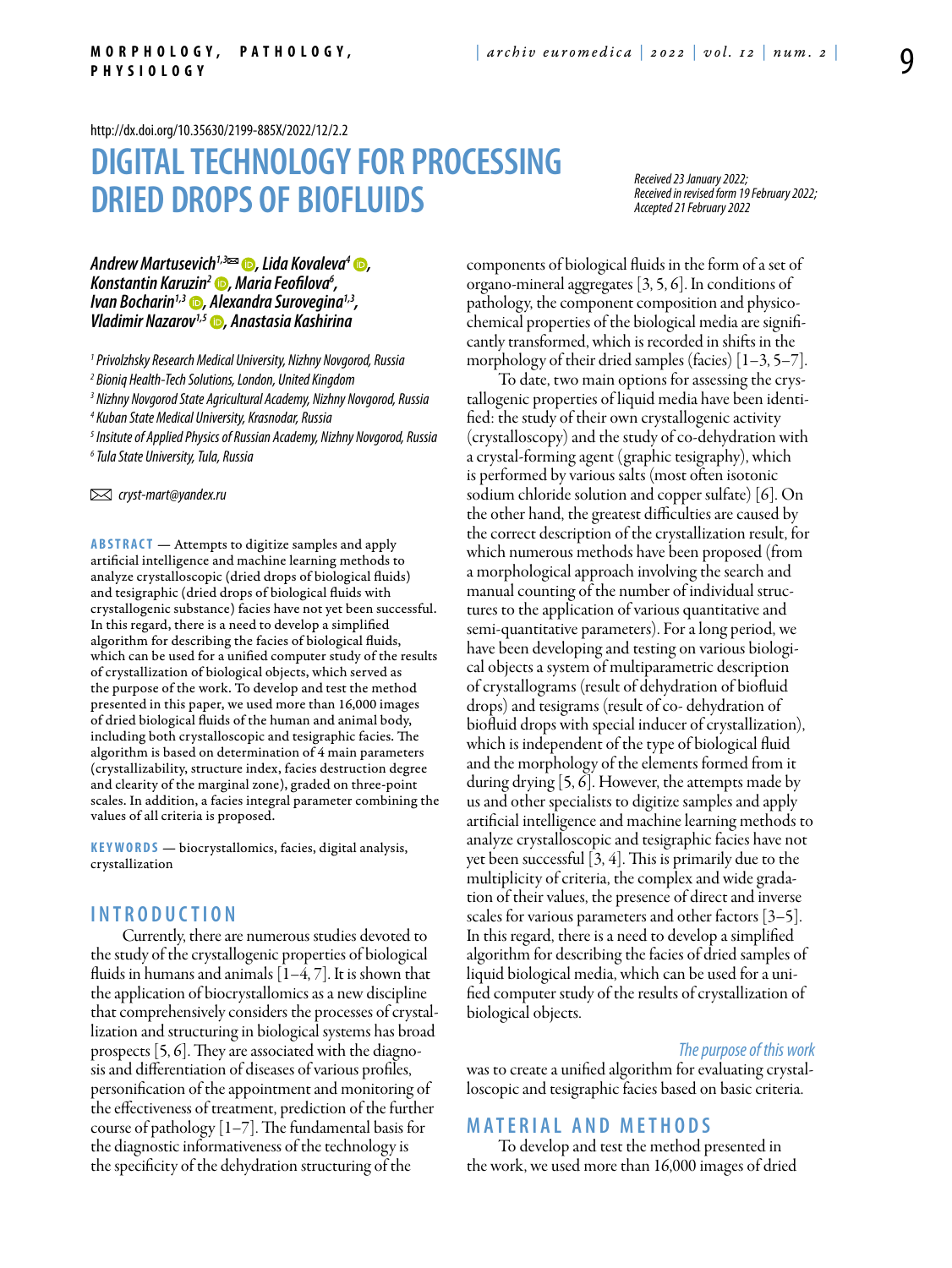biological fluids of the human and animal body (blood serum and plasma, saliva, urine, sweat and tear fluids, etc.) obtained over the past 14 years [5, 6]. The specified volume of the material included both crystalloscopic facies, which are the result of their own dehydration of biosubstrates, and tesigrams, in which 0.9%; 0.1%, 3% and 10% solutions of sodium chloride, 0.1N solutions of hydrochloric acid, sodium hydroxide and other compounds were used as crystal-forming agents (crystallization inducers). In micro-preparations of dried biological media, the most informative features were identified, which were used to develop a substrate-independent, compact (in terms of the number of indicators) parameter system based on the minimum number of gradations of each evaluation feature.

## **R e s ult s**

In-depth analysis of a large array of crystalloscopic and tesigraphic facies made it possible to form the most compact and simple algorithm for describing dried microsampling of biological fluids. It includes 4 main indicators, graded on three-point straight scales:

I. *Crystallizability* (Cr) is a parameter characterizing the density of crystalline and amorphous elements in facies; the main quantitative criterion for the intensity of crystallogenesis. Composition of the scale:

— 0 points — no signs of crystallization (less than 5 structures in the field of vision) or hypercrystallogenesis (more than 30 structures in the field of vision);

— 1 point — moderately suboptimal crystal density (5–10 or 20–30 elements in the field of view);

— 2 points — optimal intensity of crystalization (10–20 crystals in the field of view).

II. *The structure index* (SI) is an indicator that characterizes the complexity of the structure of the facies. Gradations of the parameter:

— 0 points — only amorphous bodies or numerous branched dendrites filling the entire field of view;

— 1 point — single crystals (it is possible to include single polycrystalline structures);

— 2 points — dendritic and single-crystalline elements are present in facies in almost equal proportions.

III. *The facies destruction degree* (FDD) is a criterion for the correctness of the processes of crystallogenesis. It includes 2 evaluation options:

 $-0$  points  $-$  total destruction of structural elements in the dried microsamples of biological fluid;

— 1 point — pronounced changes in crystal morphology while preserving the possibility of identifying their type;

— 2 points — there are no signs of structural destruction or are fleeting, morphology and interaction with other elements can be determined for all elements.

IV. *The clearity of the marginal protein zone* (Mz) is an indicator describing the state of the proteome of a biological fluid. Gradations of the parameter:

— 0 points — the marginal belt is absent or has an excessive size (more than ⅔ of the facies radius), numerous, randomly located faults are found in it;

— 1 point — the radius of the marginal zone from ⅓ to ⅔ of the radius of the dried sample, there are moderately chaotic faults;

— 2 points — the marginal zone occupies less than ⅓ of the facies radius, contains evenly distributed, centripetal faults.

For the tasks of digitizing the result of own and initiated crystallization of biological fluids and obtaining a single value for each sample in order to form a conclusion on it, a facies integral parameter (FIP) was additionally proposed, calculated by the formula:

$$
FIP = Cr + SI + FDD + Mz,
$$

where *Cr* is crystallizability; *SI* is the structure index; *FDD* is the facies destruction degree; *Mz* is the clearity of the marginal zone.

Based on subsequent studies, the informativeness of the created algorithm for describing crystalloscopic and tesigraphic facies was confirmed.

## **C o n clu si o n**

A detailed analysis of an extensive array of crystallograms and tesigrams of biological fluids in humans and animals (blood serum and plasma, saliva, urine, sweat and tear fluids, etc.) has been created and we tested a comprehensive unified algorithm for their evaluation. It is based on the determination of 4 main parameters (crystallizability, structure index, facies destruction degree and clearity of the marginal zone), graded on three-point scales. In addition, a facies integral parameter combining the values of all criteria is proposed. It should be noted that the developed approach for the first time makes it possible to describe both crystalloscopic and tesigraphic facies according to uniform criteria.

## **F u n di n g**

This work was financially supported by the Ministry of the Health of Russian Federation (№АААА-А20-121030100012-9).

## **R efe r e n ce s**

Denisov A.B., Pushkar' D.Y., Denisov S.A. Use of saliva crystallogenic properties for early diagnostics of